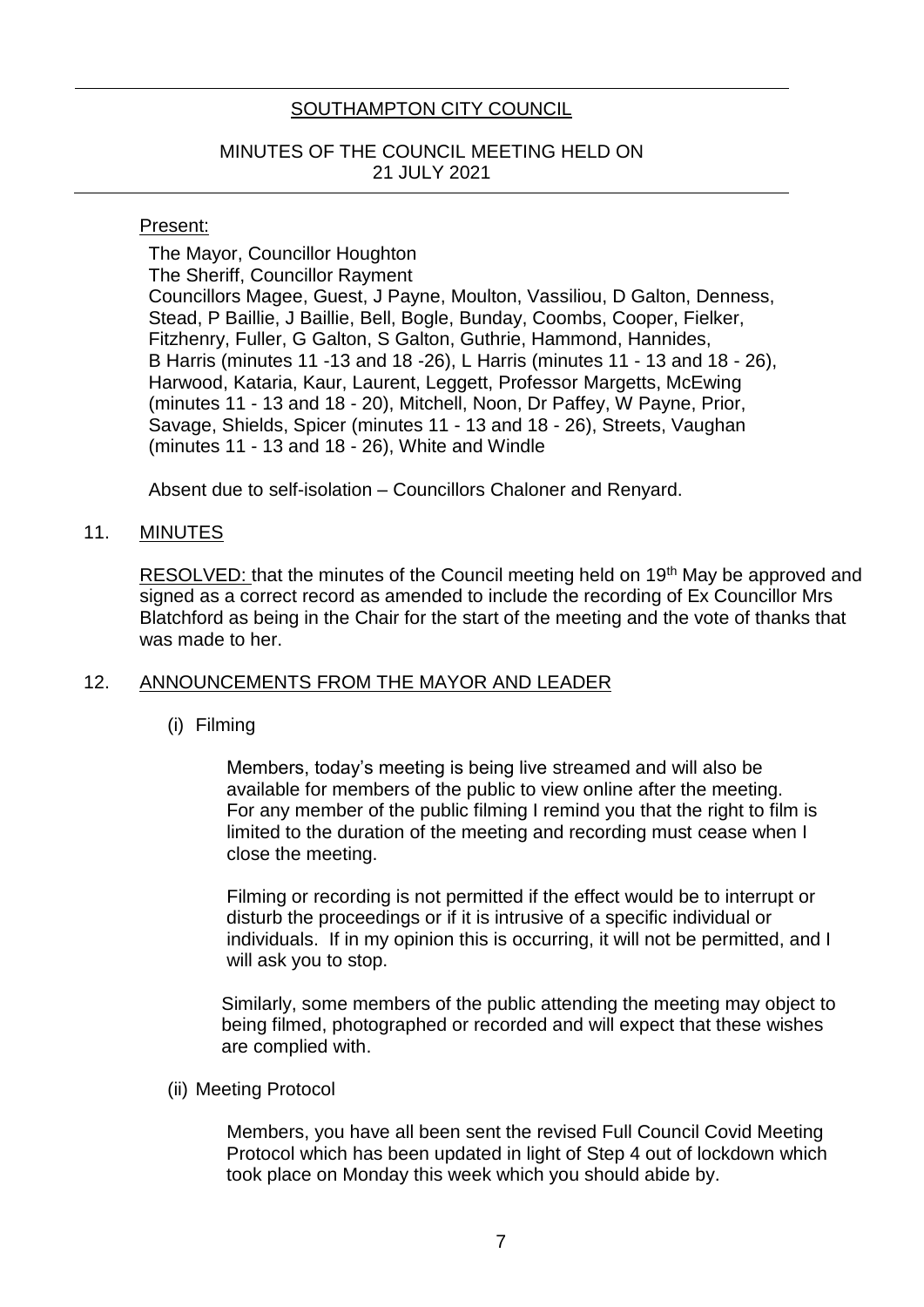(iii) Change of Agenda Order for Today's Meeting

 Councillors, following agreement from Group Leaders I will be changing the running order on the agenda today.

 The running order will be the Petition, the ten decision reports followed by Executive Business, tabled Questions and Appointments.

 To assist in identifying those Councillors who wish to speak given how spread out we are, there is a coloured piece of card on each table that can be used when raising your hand if that helps.

(iv) Announcement by the Leader

 I'm sure many of you will be aware that John Harrison, the Council's Chief Financial Officer has been taken poorly and will not be at work for the foreseeable future. We all wish him a speedy recovery.

 The Council needs to have a Chief Financial Officer in place at all times and as such Steve Harrison has been appointed under the urgency provisions in the Scheme of Delegation, with Keith Petty as his deputy for when Steve Harrison is off on leave over the Summer.

## 13. DEPUTATIONS, PETITIONS AND PUBLIC QUESTIONS

It was noted that no deputations or public questions had been received, however the following petition had been received which under the Council's Procedure Rules was a qualifying petition which must be debated at Council.

(i) Stop Cancellation of Bedford Place Pedestrianisation Zone containing 1,596 signatures.

It was noted that there was no obligation for the Council to resolve anything at the conclusion of the debate and as such no resolution was passed.

NB: Councillor Hammond declared a pecuniary interest and left the meeting.

## 14. EXECUTIVE BUSINESS REPORT

The report of the Leader of the Council was submitted setting out the details of the business undertaken by the Executive.

The Leader and the Cabinet made statements and responded to questions.

The following questions were submitted in accordance with Council Procedure Rule  $11.1:$ 

1. Parking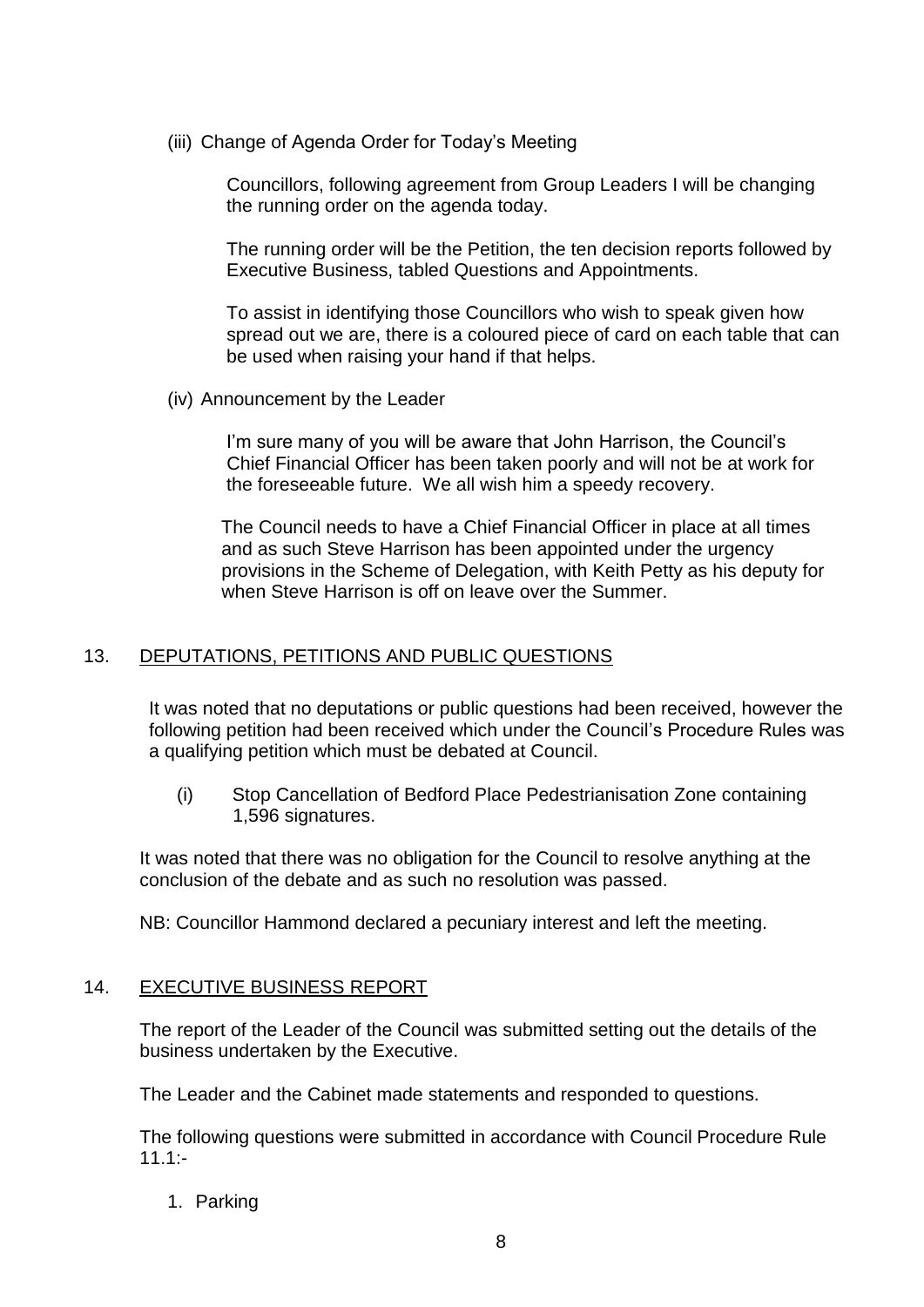Question from Councillor Bogle to Councillor Moulton.

What evidence is there that free parking supports the local economy?

#### Answer

Price affects demand. This is fundamental economic principle. The Administration wants to do everything possible to support businesses and the jobs they support as we come out of the COVID pandemic. The hospitality and retail sectors are particularly vulnerable, and this policy is principally aimed at supporting them.

2. Sustainable Travel

Question from Councillor Bogle to Councillor Moulton.

What are the Cabinet Member's plans for encouraging sustainable travel options?

#### Answer

At the June 2021 Cabinet the administration committed to supporting the development of an Enhanced Bus Partnership, a commitment to supporting a step change in bus travel in the city.

SCC continues to support and deliver the Future Transport Zone programme working with the three other Solent Transport authorities. This includes innovative projects delivering sustainable freight solutions such as the Sustainable Distribution Centre as well as supporting businesses with last mile delivery solutions including e-Cargo bikes. It also includes developing improvements in integrated ticketing for public transport and links to the development of local mobility hubs that will provide communities with a range of mobility options including e-vehicles, bike hire, e-scooters and parcel collection points.

The E-scooter trial is continuing to expand across the city and work is underway to support further developments with the trial through to March 2022 in line with the Government's national trial extension.

SCC continues to support and deliver travel planning for schools and workplaces along with supporting measures under the banner of My Journey. This is further supported by the continuation of the Council's School Streets programme. The ETRO for existing School Streets is being extended and work is underway with participating schools to consider permanent options.

A raft of community led solutions are being developed including ongoing work to improve the accessibility and safety of residential streets through the established Active Travel Zones, which will be expanded with additional focus on delivery of 20mph zones, where there is strong community backing.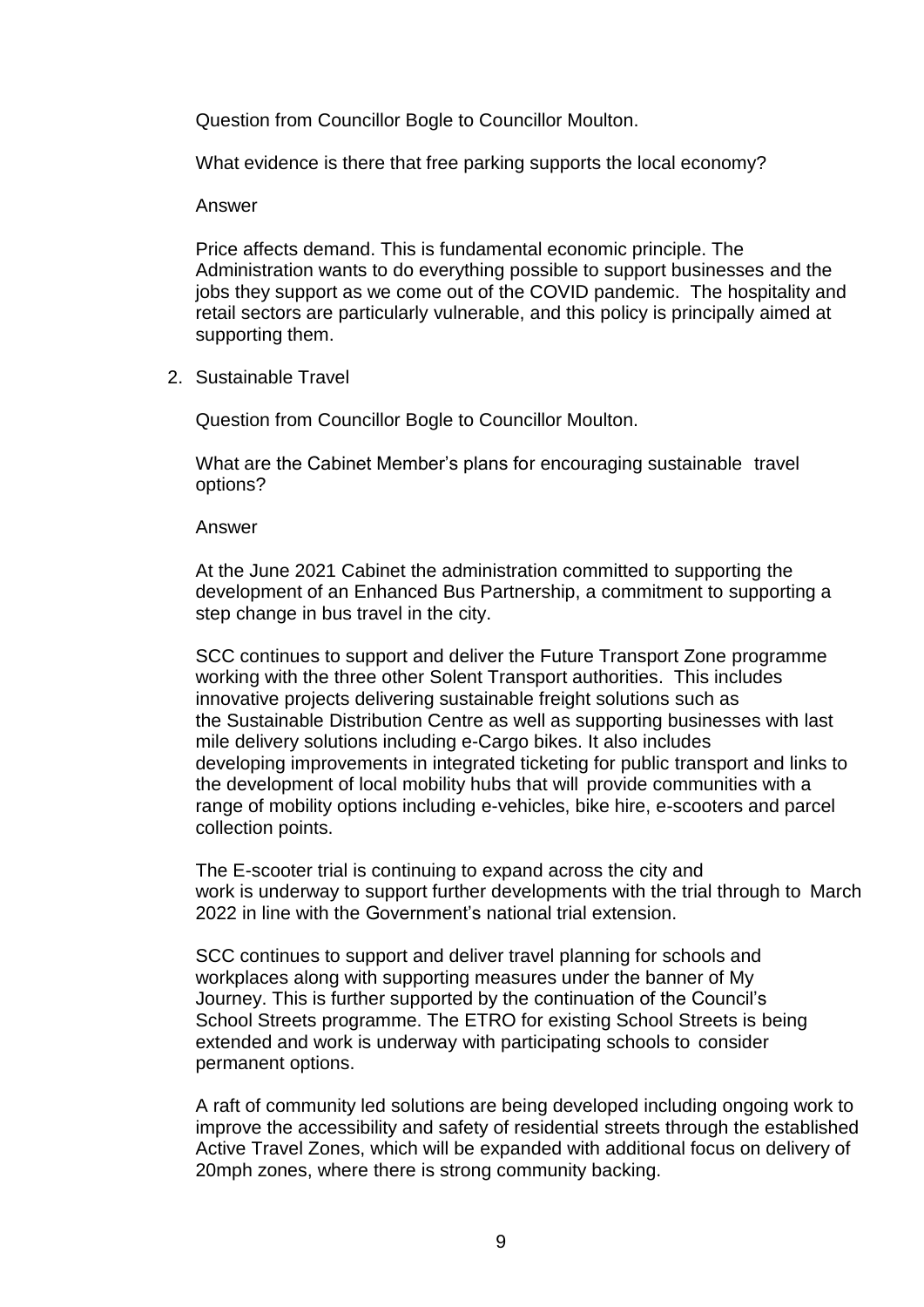Alongside a full review of the Transforming Cities Fund Programme, projects are being implemented such as the improvements on The Avenue and a number of TRO consultations now underway where we seek community feedback to inform final proposals.

Resources have been committed to develop a new plan for a mass transit solution for the city, working with our partners Solent Transport, Network Rail and the Train Operating Companies.

3. Transforming Cities

Question from Councillor Bogle to Councillor Moulton.

How much of the £57m Transforming Cities Fund allocation is under review?

Answer

The complete Integrated Transport and Highways capital programmes, which includes the SCC proportion of the Transporting Cities Fund Dft grant (£39m) is under review.

Note – HCC is a partner in the TCF bid and £18m of the £57m total award is allocated directly to HCC who have responsibility for decision making and delivery of the TCF schemes within the Hampshire highway authority area.

4. Speed Limits

Question from Councillor Bunday to Councillor Moulton.

Can the Cabinet Member clarify the process for decision-making regarding the introduction of 20mph speed limits?

#### Answer

The Council will engage with local communities about measures that can support safer residential streets for all. This is successfully being delivered at present as part of the Active Travel Zones at St Denys, St Mark's and with new areas being supported with additional resource as set out in the July mini-Budget, which will be supplemented where possible with external grant.

We will be developing a process in the coming months that will support new requests and aim to be reactive and agile to proposals where the community can demonstrate strong support. This new guidance will use best practice such as the processes set out in the consideration of Resident Parking Schemes and as with any TRO, we will engage with our statutory consultees such as the Police.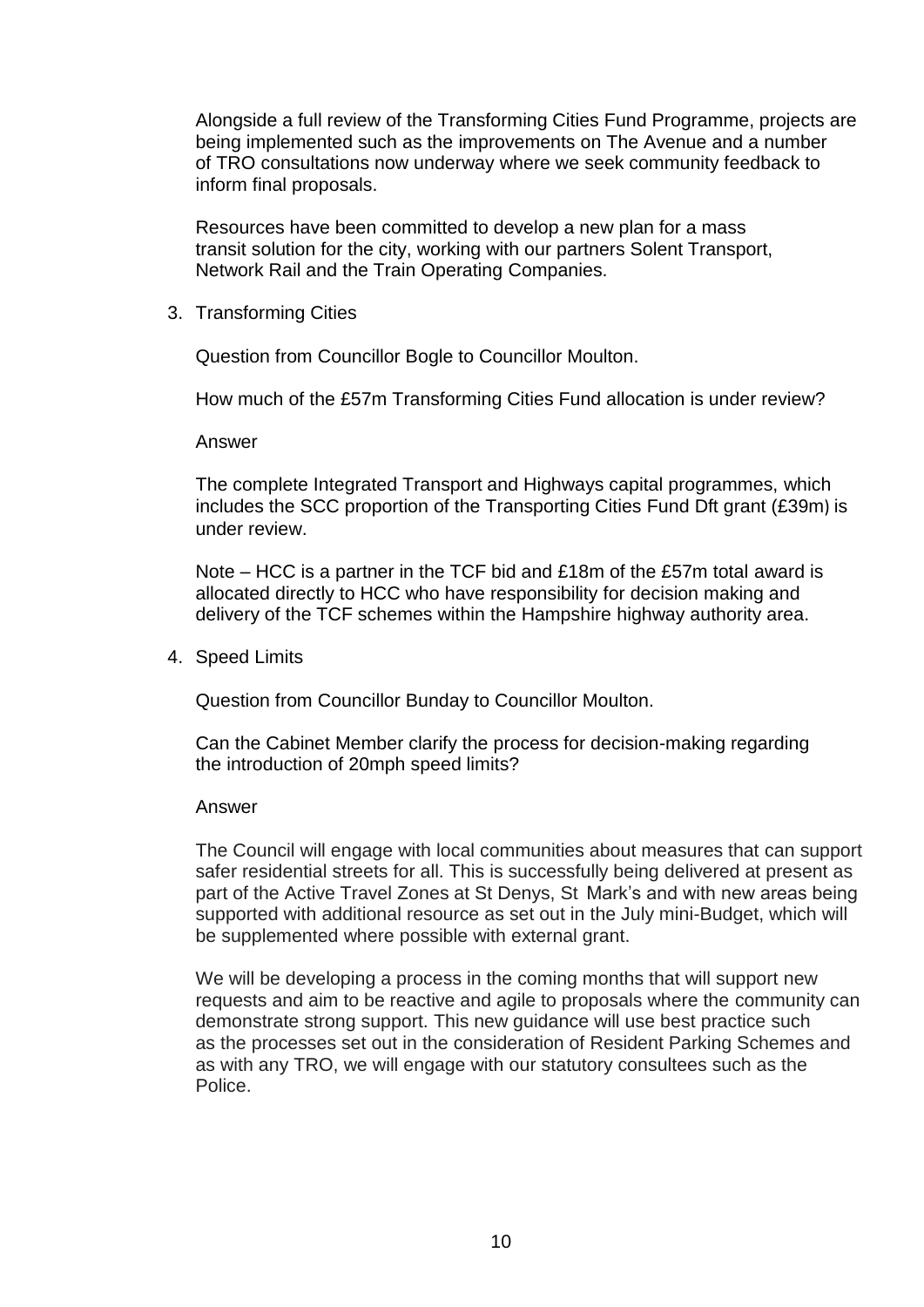5. Green City

Question from Councillor Mitchell to Councillor S Galton.

Is the new Administration still committed to Southampton's Green City Charter and its aims?

#### Answer

The Green City Charter, in my opinion, was a really big missed opportunity when the previous Labour administration reneged on its commitment to fully consult and engage with all interested parties and ploughed on with its own agenda. I have some series concern over elements within it and like other inherited polices will be fully reviewing the best way to get the outcomes our City needs.

6. Pollution

Question from Councillor Mitchell to Councillor S Galton.

Is the new Administration still committed to reducing pollution and if so, what are their plans for this?

#### Answer

We are fully committed to a greener, healthier City; as our mini budget demonstrates. One of the biggest and best ways to reduce pollution immediately has been to review and reverse the previous Labour run Council's plans for congestion (pollution) causing bus lanes on our main arterial routes – something we have already delivered on.

7. Waste Services

Question from Councillor Kataria to Councillor S Galton.

Is the Cabinet Member aware of the chaos in waste services?

#### Answer

As I have already written to the Cllr to state: "I have been shocked at what I've discovered since taking over the portfolio – as performance issues existed that I had not previously been made aware of; either as the shadow Cabinet Member or as the chair of OSMC." Fixing the chaos, we have inherited from the previous 9 years of a Labour administration is exactly what we are currently doing. Recycling rates especially have seen an alarming drop in recent years under the previous Labour run Council.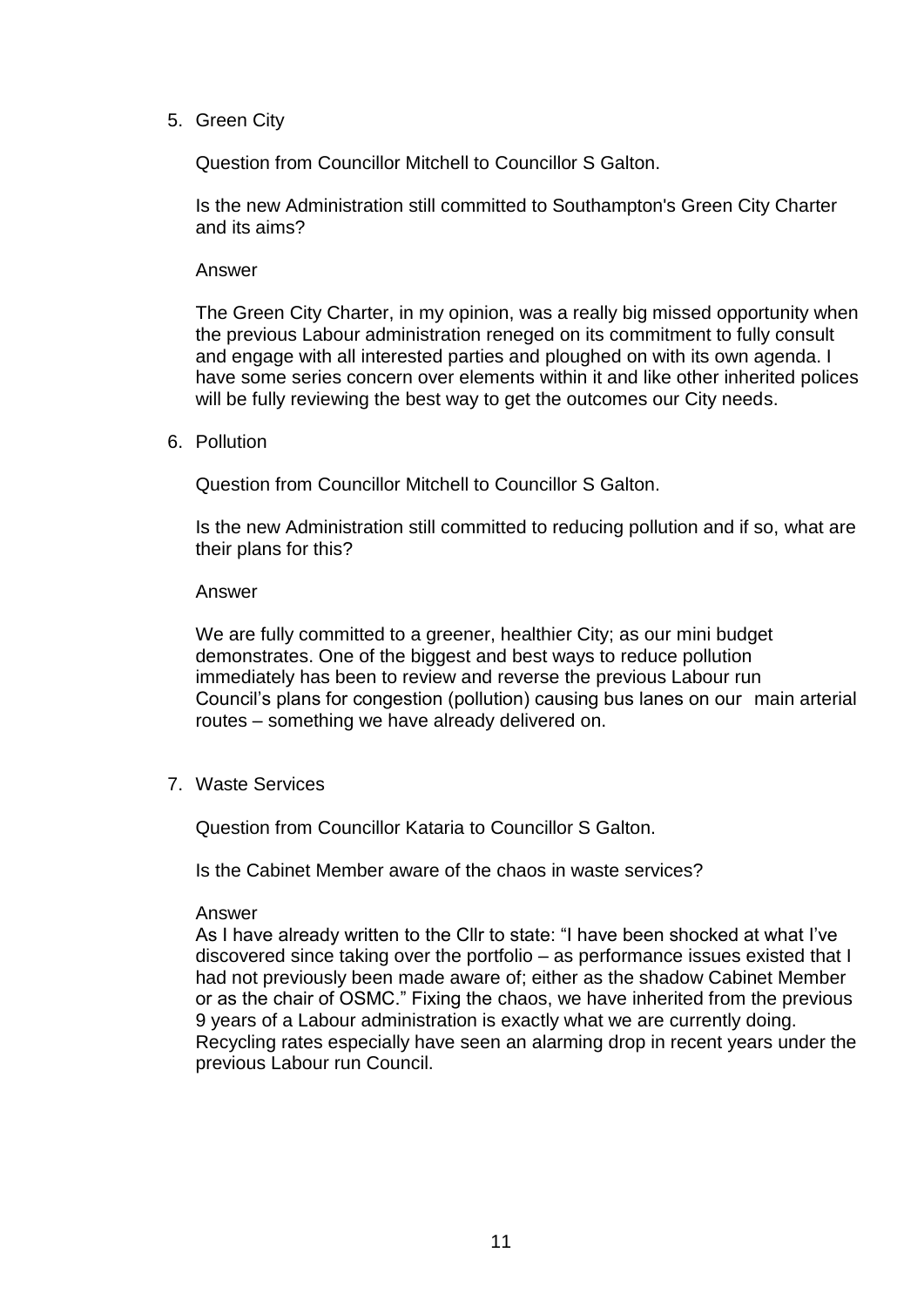8. Capita Service in-house

Question from Councillor Leggett to Councillor Harwood.

Does the Cabinet Member believe the Labour Administration were right to bring Capita back in-house?

Answer

I don't hold a view on the decision the previous administration made.

9. Southampton First

Question from Councillor Leggett to Councillor Harwood.

Will the new administration continue the Southampton First policy?

Answer

It hasn't been a priority of the administration to review this.

10.Kentish Road

Question from Councillor Fielker to Councillor White.

Can the Cabinet Member assure Southampton's residents that they intend to keep Kentish Road and Holcroft House open? Will both facilities continue to be managed by staff directly employed by Southampton City Council?

#### Answer

The situation regarding these two services remains unchanged.

#### 11.1000 Homes

Question from Councillor Kaur to Councillor Vassiliou. Will the new administration still deliver 1000 quality, affordable, council homes by 2025?

#### Answer

This administration is more ambitious, and we are not limiting ourselves to 1000 homes. We would like to see thousands of new homes built for social housing by working with housing associations and partners.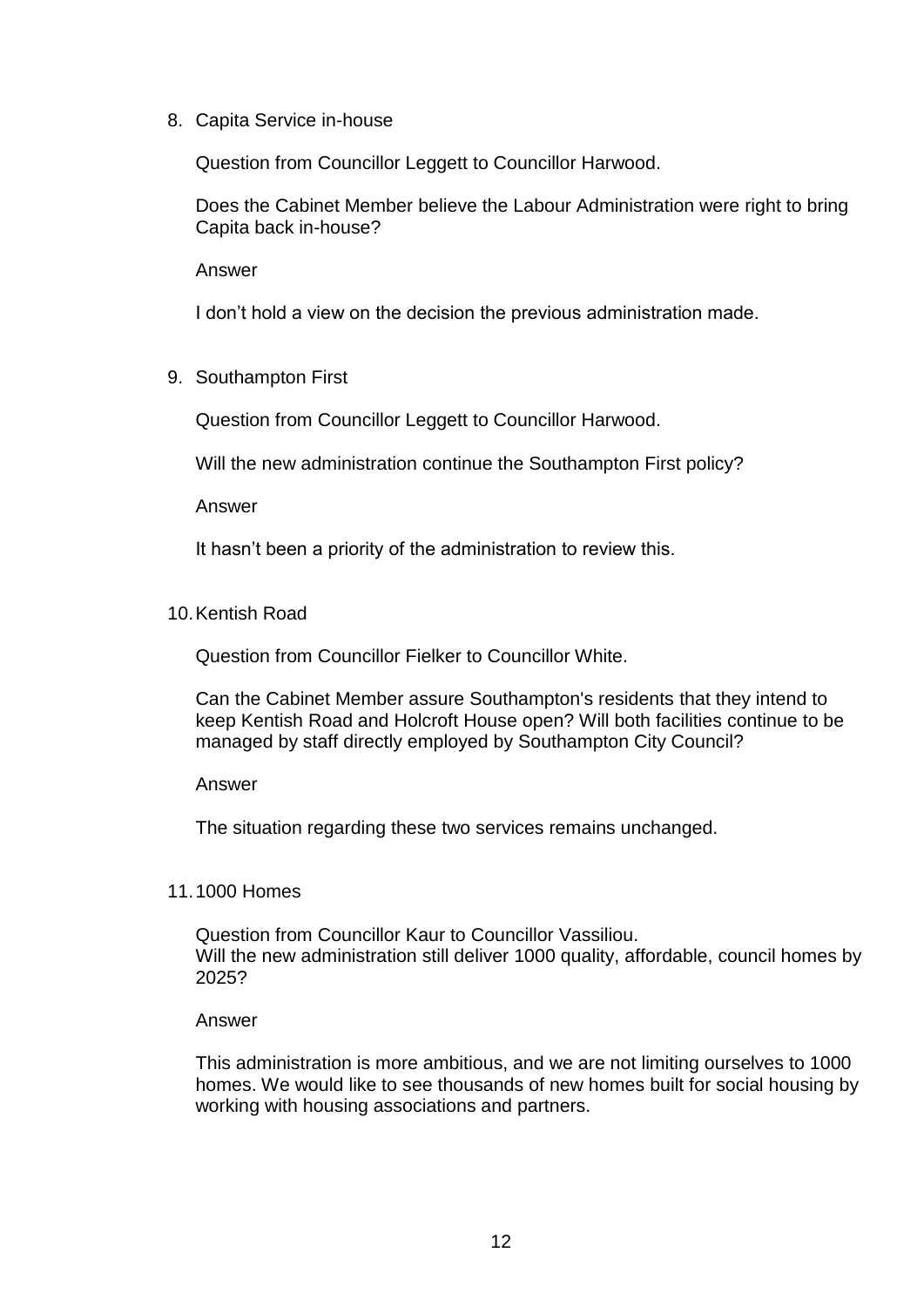### 12. Car Parking

Question from Councillor Kaur to Councillor Fitzhenry

By when will the new administration deliver on its commitment of 1000 car park spaces in our estates?

#### Answer

The finance for the delivery of 1,000 parking space in our estates is in place and has been agreed at this Cabinet Meeting. Officers are now working on the plan for delivery and we are aiming to deliver the majority of the spaces by April 2023

### 13.Feed the Future

Question from Councillor Paffey to Councillor J Baillie.

What is the new administration's commitment to sustaining the Feed the Future scheme, which plays a key role in supporting healthy eating for some of the city's most vulnerable children?

### Answer

The pilot scheme to provide free fruit, vegetables, and yoghurt to KS2 children began in September 2019 in 11 primary schools but was paused due to COVID. It restarted in September 2020 and was due to expand to a further 12 schools from January 2021 though due to COVID, only 17 schools took part. We are now reviewing the scheme in advance of the next phase.

As an administration we are committed to tackling child hunger in our city and as such have added an additional £150,000 in our budget to fund this.

## 14.Childhood Obesity

Question from Councillor Margetts to Councillor J Baillie. Councillor P Baillie to respond with verbal answer.

What support and commitment will the administration make to reducing inequalities in childhood obesity, following support at full council for the scrutiny report on childhood obesity in the city?

#### Answer

The implementation of the scrutiny inquiry recommendations (which are shown to be effective) are a starting point. The Administration will be looking at any other measures which may help to reduce obesity in children.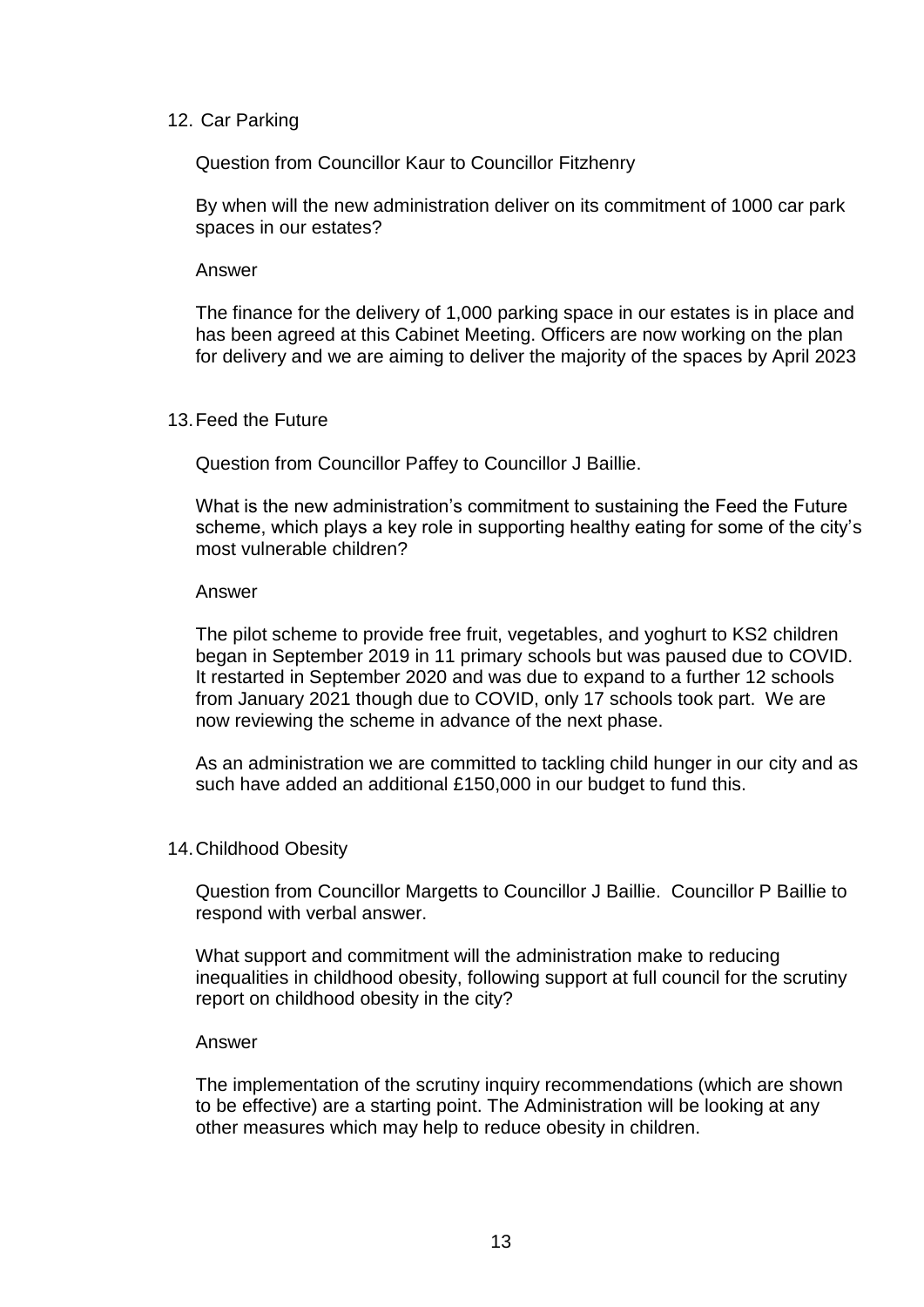### 15.Universal Credit

Question from Councillor Shields to Councillor Vassiliou.

Does the new administration support the Conservative government's removal of the £20 Universal Credit uplift that many Southampton families are relying on to survive?

### Answer

The Conservative government has been fantastic in providing a variety of support measures to help people during the Covid-19 pandemic. The £20 Universal Credit uplift was part of a package of temporary measures which also included the Furlough Scheme and support to businesses all of which saved many jobs, livelihoods and supported people in Southampton.

### 16.SureStart Centre

Question from Councillor Paffey to Councillor J Baillie

Given the essential role of our Sure Start centres for over 20 years, will the new administration commit to keeping all centres open?

Answer

The administration has no plans to close any Sure Start centres.

## 17.Community Fund

Question from Councillor Paffey to Councillor J Baillie. Councillor Vassiliou to respond.

How does the administration intend to spend the £500,000 community fund for children's activities that it promised?

#### Answer

We have created a Community Fund of £500,000 which is going to be split in half to cover a two-year period as 'seed funding projects' for community groups and organisations wishing to provide activities and services to give young people something positive to do around the City.

It is envisaged that the majority of the fund will be made available for community groups and organisations to bid for money to the Council to assist with projects. We are currently working through the full detail on this and how it will work.

## 18.Outdoor Sports Centre

Question from Councillor Kaur to Councillor Hannides.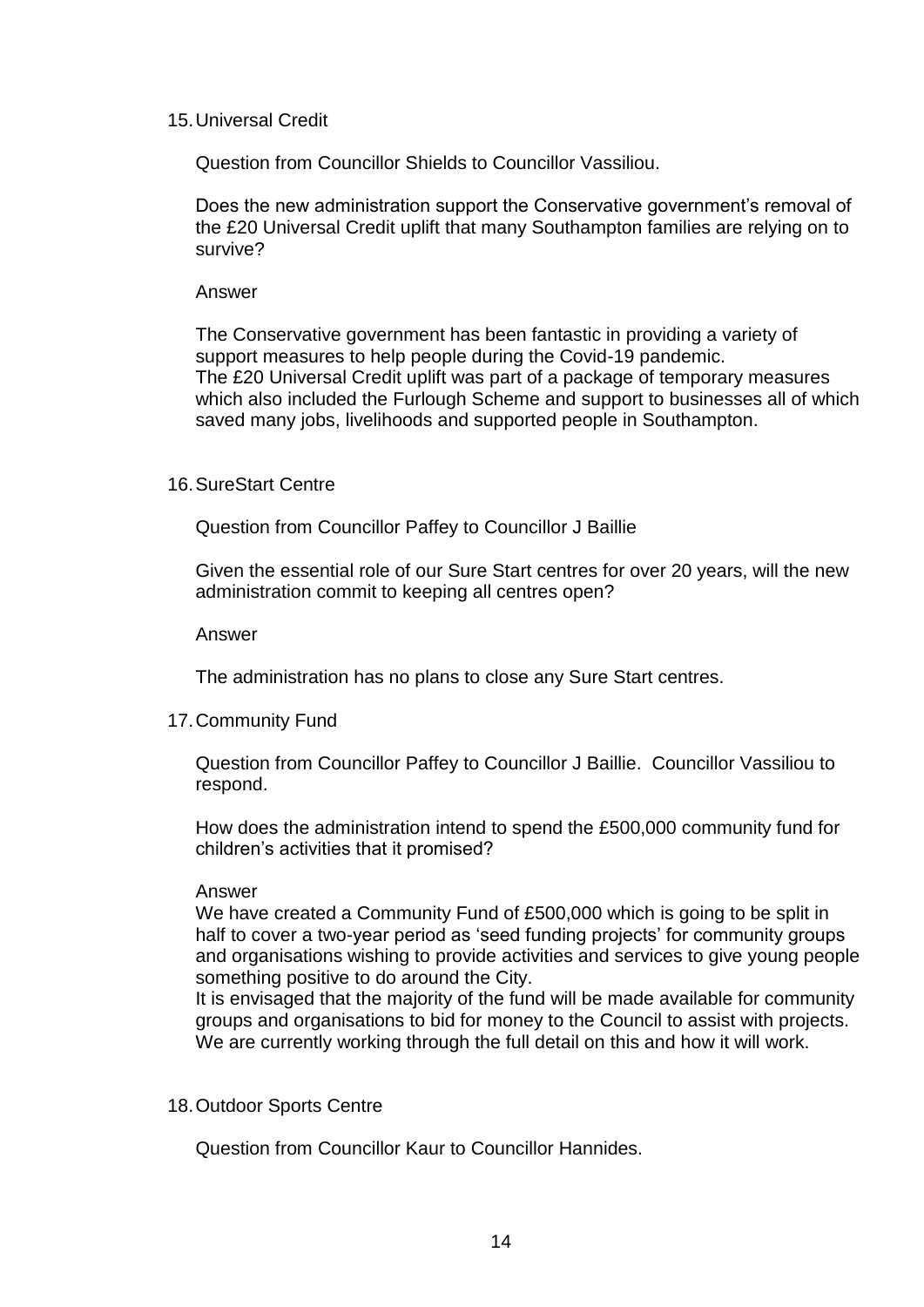Can the Cabinet Member explain why they are pausing plans to redevelop Southampton Outdoor Sports Centre?

## Answer

There are no plans to delay the scheme. Indeed, I am fully committed to improving the outdoor Sports Centre. The consultation period is expected to commence in the Summer, as originally intended. Before committing to a £17m project, it was appropriate to allow the newly appointed Cabinet to review the proposals before giving final approval. I would suggest the delay sits firmly with the Labour Group. It took the former Labour Administration 9 years to bring forward a scheme for the much-needed improvements.

NOTE: In accordance with the Council's Constitution and the allocated time for Council Questions (90 minutes) questions 19 and 20 that had been received on notice were not discussed as the allocated time period had elapsed.

### 15. MOTIONS

It was noted that no motions had been received.

### 16. QUESTIONS FROM MEMBERS TO THE CHAIRS OF COMMITTEES OR THE MAYOR

It was noted that no questions to the Chairs of Committees or the Mayor had been received.

## 17. APPOINTMENTS TO COMMITTEES, SUB-COMMITTEES AND OTHER BODIES

The following Appointments to Committees, Sub Committee's and Other Bodies were noted:-

- Councillor Guthrie had replaced Councillor B Harris on Overview and Scrutiny Management Committee
- Councillor Margetts had replaced Councillor Chaloner on Health Overview Scrutiny Panel

In addition, following discussion with Group Leaders it was agreed to amend the proportionality on sets by increasing the number of seats by two, one for each group on Planning and Rights of Way Panel, Overview and Scrutiny Management Committee and Governance Committee.

The following appointments were noted:-

- Councillors Vaughan and Savage to Planning and Rights of Way Panel
- Councillors Stead and Chaloner to Overview and Scrutiny Management **Committee**
- Councillors J Payne and Leggett to Governance Committee

## 18. ANNUAL REVIEW OF THE CONSTITUTION

Report of the Service Director Legal and Business Operations and Monitoring Officer seeking approval of the Annual Review of the Constitution.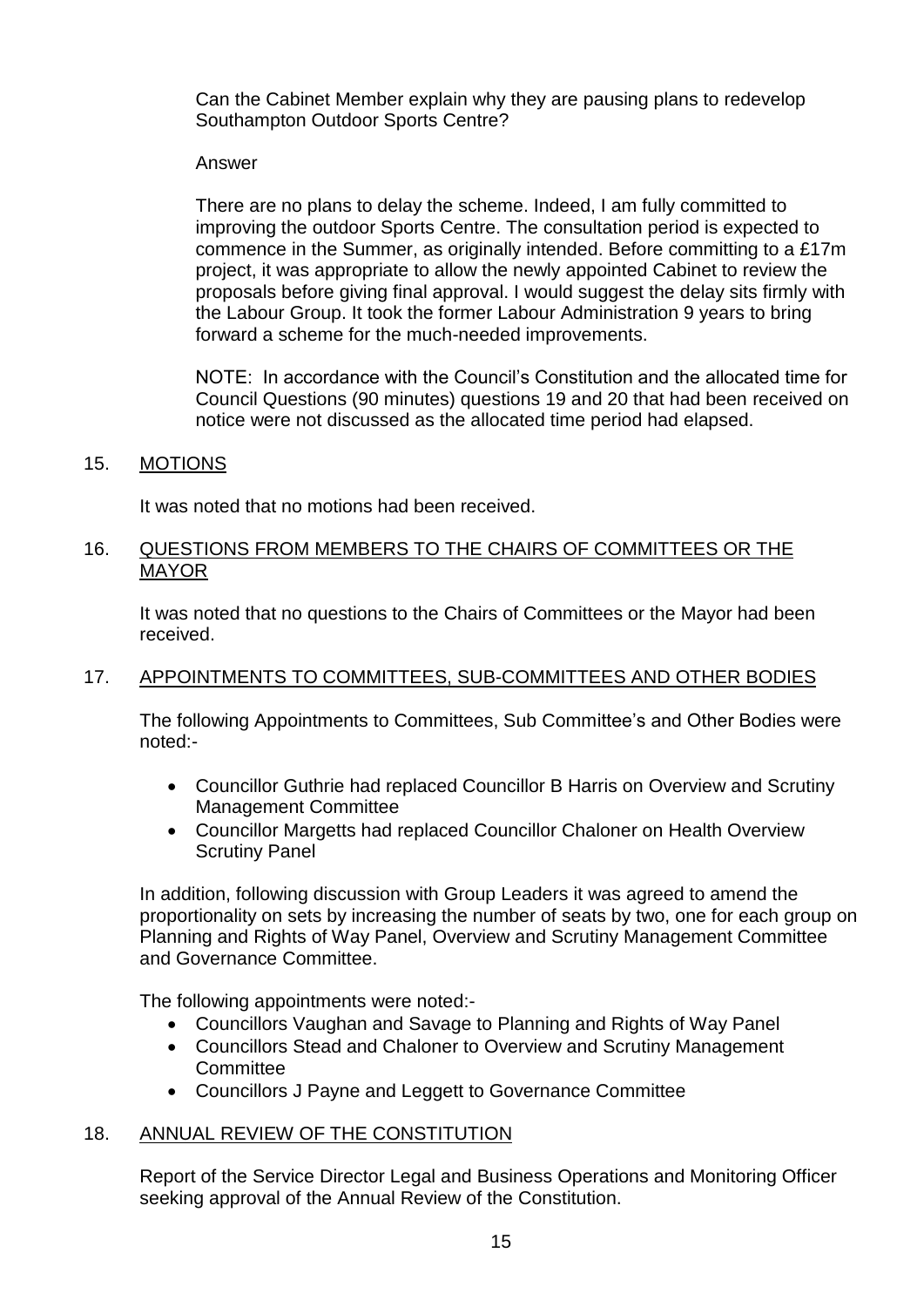# RESOLVED:

- (i) Save for the Financial Procedure Rules referred to below that the minor changes to the Constitution and associated arrangements as set out in this report be approved;
- (ii) That the Director of Legal & Business Operations be authorised to finalise the arrangements as approved by Full Council and make any further consequential or minor changes arising from the decision;
- (iii) That the City Council's Constitution, as amended, including the Officer Scheme of Delegation, for the Municipal Year 2021-22 be approved; and
- (iv) With regard to the Financial Procedure Rules:
	- a) That the revisions to the Financial Procedure Rules as set out in this report be approved;
	- b) That the update to the Constitution covering the Budget Policy Framework as set out in this report be approved; and
	- c) That authority be delegated to the Executive Director Finance and Commercialism, following consultation with the Cabinet Member for Finance and Capital Assets, to amend the terms of reference of the Change Authority Board and the Capital Review Group.

# 19. CORPORATE PLAN

Report of the Leader of the Council detailing the revised Corporate Plan. It was noted that there was a slight amendment to the timetable with the Southampton City Vision Local Plan submission to the Secretary of State now taking place in Winter 2023 with adoption in Spring 2025.

RESOLVED: that subject to the amendment to the Southampton City Vision Local Plan submission date the Corporate Plan 2021-25 as detailed in Appendix 1 of the report be approved.

## 20. BUDGET 2021-22 AND BEYOND – UPDATE

Report of the Cabinet Member for Finance and Capital Assets seeking approval of the Budget 2021-22 and beyond.

It was noted that there had been a need to use officer delegated urgency powers for a decision regarding School Meals Payment which was reported to Council verbally as part of this report.

# RESOLVED:

CAPITAL PROGRAMME (GENERAL FUND AND HOUSING REVENUE ACCOUNT)

- (i) That the proposed additions to the General Fund capital programme to 2022/23 and its financing as shown in table 1 (paragraph 12) of the report, and associated financing be approved;
- (ii) That the total additions amount to £22.007M for the General Fund be noted and agrees that these schemes be included in the capital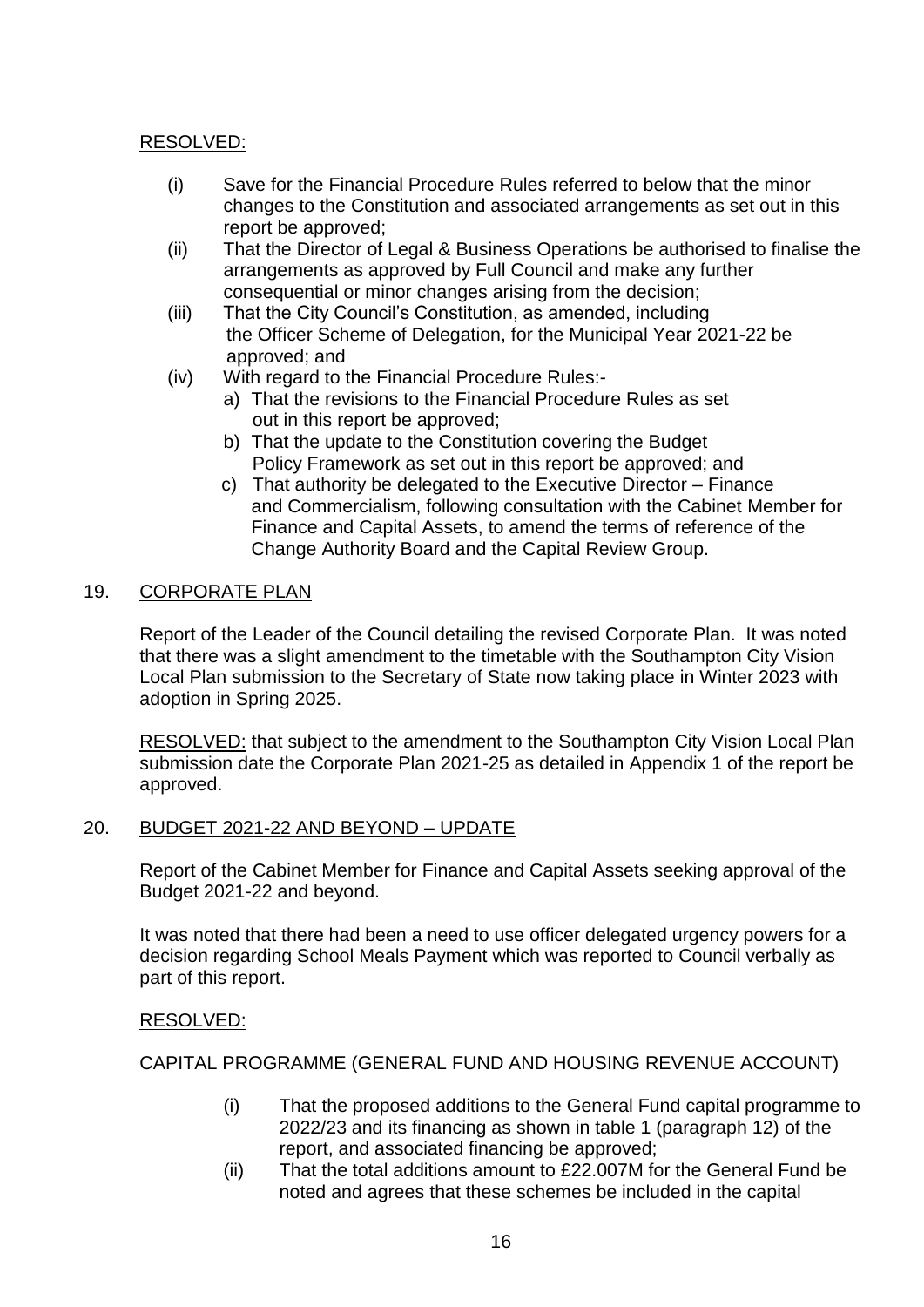programme with £21.007M having approval to spend and a further £1.000M (as detailed in paragraph 14) of the report which would require subsequent approval to spend;

(iii) That the proposed additions amounting to £4.431M to 2022/23 in the HRA capital programme with approval to spend and its financing as shown in table 3 (paragraph 19) of the report be approved.

# GENERAL REVENUE FUND

- (iv) That the proposed additions to the budget, as set out in table 2 (paragraph 15) of the report be approved and noted;
- (v) That the revised Medium-Term Financial Forecast (MTFF) estimate for 2022/23 as set out in table 5 and paragraphs 23 to 27 of the report be noted, with an update of the MTFF to be brought forward during the autumn;
- (vi) That the proposed additional net revenue spend for 2021/22 of £2.132M would be funded from the central contingency budget be approved;
- (vii) That authority be delegated to the Executive Director, Communities, Culture & Homes following consultation with the Cabinet Member for Communities, Culture and Heritage, to decide on the eligibility criteria and process for administering the proposed Community Fund budget (of £0.5M) to tackle anti-social behaviour.

# HOUSING REVENUE ACCOUNT

(viii) That the additions to the Housing Revenue Account budget estimates as set out in table 4 (paragraph 21) of the report be approved.

NOTE: Councillor Vassiliou declared a non-pecuniary interest in the Solent Sky Museum as a Council appointed representative to their Board and remained in the meeting.

# 21. BUDGET MATTERS: REVENUE AND CAPITAL OUTTURN 2020-21

Report of the Cabinet Member for Finance and Capital Assets seeking approval of the Revenue and Capital Outturn 2020/21.

# RESOLVED:

# GENERAL FUND – REVENUE

- (i) That the General Fund revenue outturn for 2020/21 was a balanced position after transfer of £8.63M surplus to reserves, as outlined in paragraph 4 of the report and in paragraph 2 of Appendix 1 be noted;
- (ii) That the performance of individual Portfolios in managing their budgets as set out in paragraphs 3 to 6 of Appendix 1 and Annex 1.1 be noted;
- (iii) That the budget carry-forward requests totalling £6.06M as outlined in paragraph 8 of Appendix 1 and detailed in Annex 1.3 be approved;
- (iv) That the performance of the Property Investment Fund (PIF) as detailed in paragraphs 9 to 11 of Appendix 1 and Annex 1.4 be noted.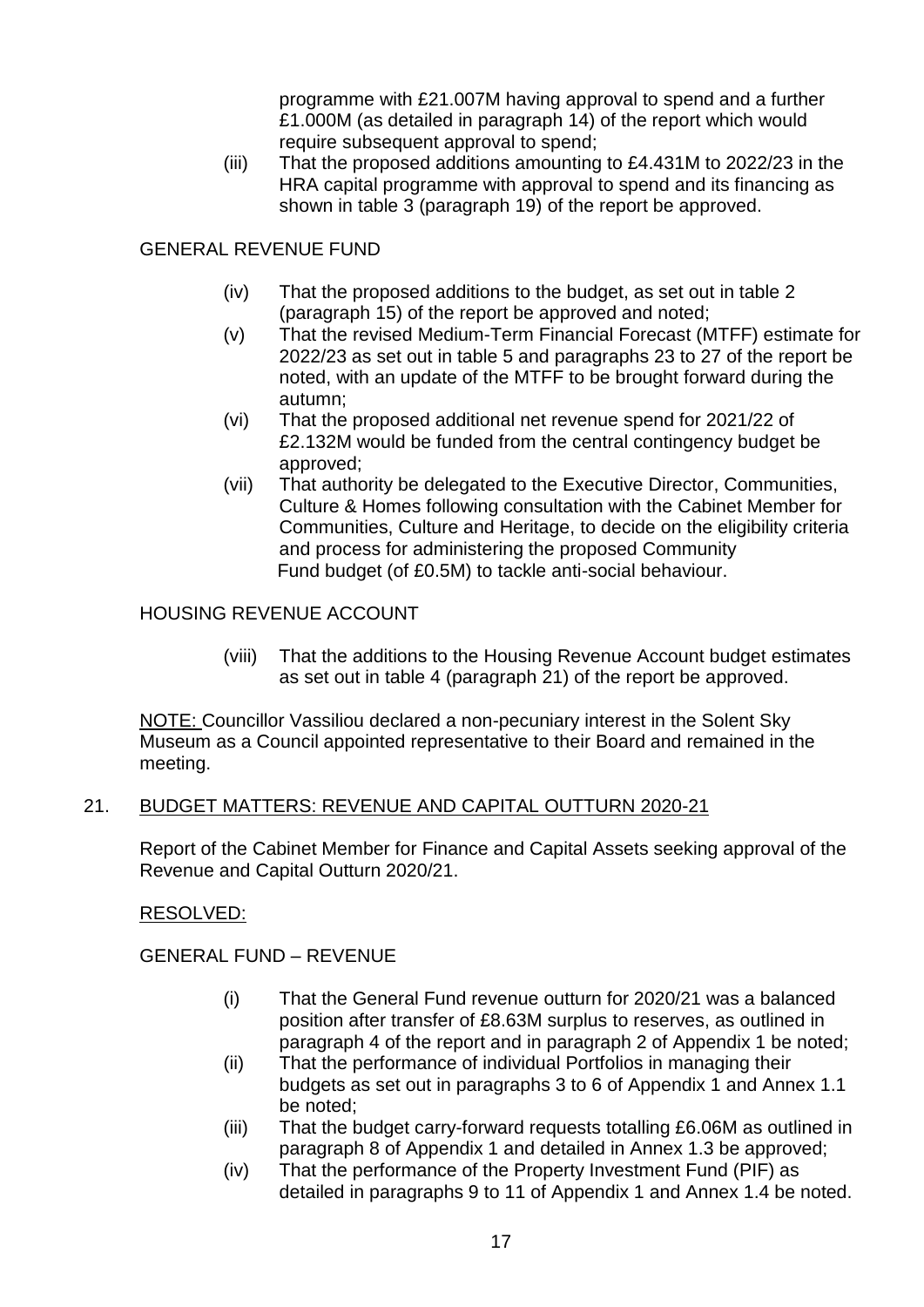# HOUSING REVENUE ACCOUNT

(v) That the HRA revenue outturn for 2020/21 as outlined in paragraph 6 and paragraphs 21 to 23 of Appendix 1 and Annex 1.6 be noted.

# CAPITAL PROGRAMME

- (vi) That the actual capital spending in 2020/21 for the General Fund was £50.20M and for the HRA was £33.97M, as outlined in paragraphs 10 and 11 in the report and detailed in paragraphs 3 to 6 of Appendix 2 be noted;
- (vii) That the capital financing in 2020/21 as shown in table 3 of Appendix 2 be noted;
- (viii) That the revised capital programme for 2020/21 to 2025/26 and its financing as summarised in paragraph 11 of Appendix 2 and detailed in Annex 2.2 be approved;
- (ix) That the latest prudential indicators for the revised capital programme as detailed in Annex 2.3 be approved.

## 22. ANNUAL REPORT OF THE DIRECTOR OF PUBLIC HEALTH

Report of the Director of Public Health for Southampton City Council detailing the 2020/21 Annual Public Health Report for Southampton.

## RESOLVED:

- (i) That the Director of Public Health's Annual Report for 2020/21 be received and noted; and
- (ii) That the recommendation from the Director of Public Health was for a focus on reducing health inequalities as a priority in Covid-19 recovery be recognised and noted.

## 23. NATIONAL MONUMENT TO THE SPITFIRE

Report of the Leader seeking strategic support for the Southampton Spitfire Memorial proposal.

## RESOLVED:

- (i) That Southampton City Council formally records its strategic support to the concept of a national monument to the Spitfire in the city and commits to work together with the National Spitfire Project Charity and funding partners to help bring this project to fruition;
- (ii) That a further capital contribution of £350,000 in 2021/22 as a significant funding contribution towards this asset as a National Spitfire Monument be approved. This was to be added to the General Fund capital programme, requiring subsequent approval to spend at Cabinet. The detailed terms relating to the award of this funding would be worked up by the Executive Director of Place following consultation with the Executive Director of Finance